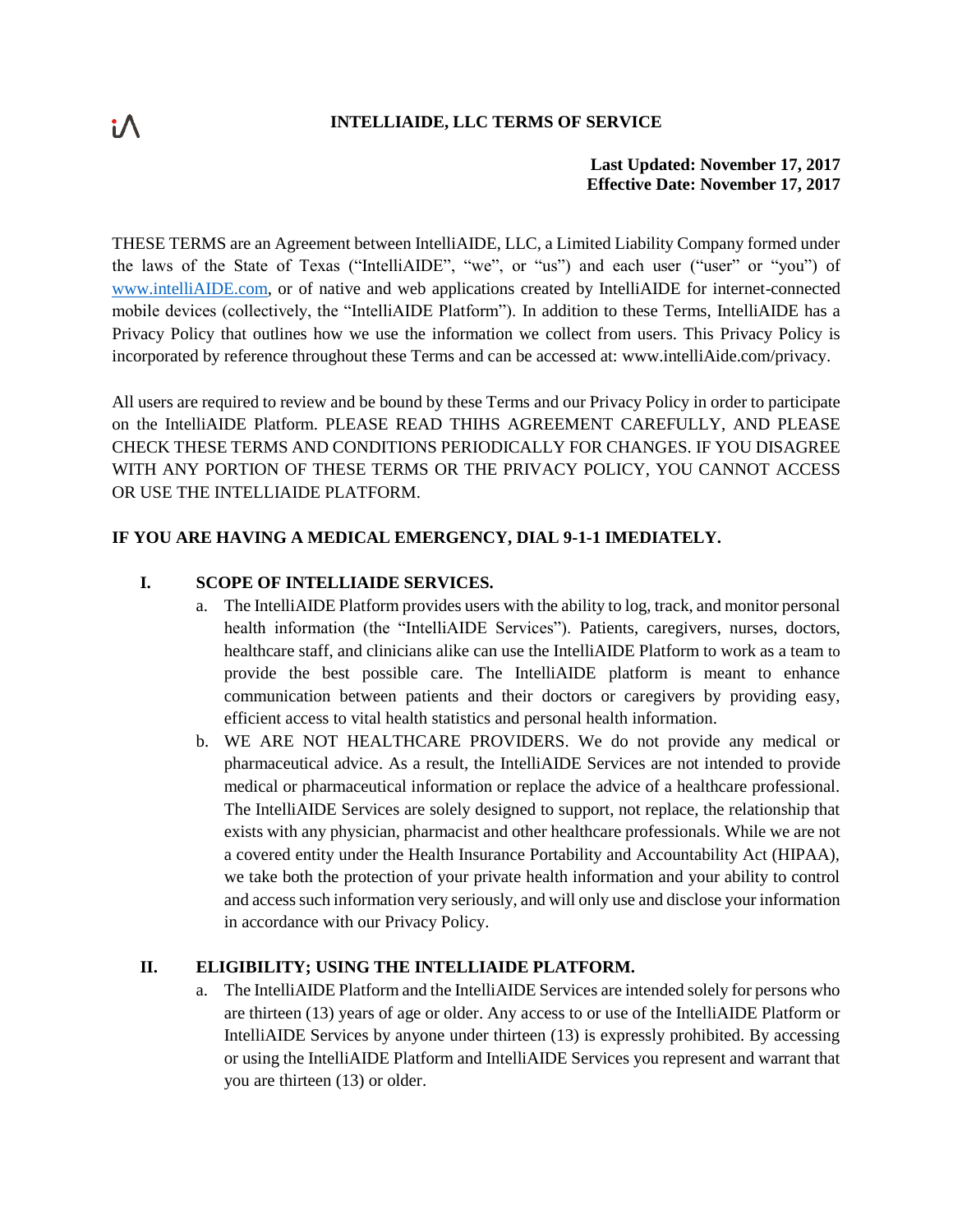- b. The IntelliAIDE Platform is only accessible through an Internet or cellular connection. Due to the nature of such connections, we cannot guarantee the continuous and uninterrupted availability and accessibility of the IntelliAIDE Platform. IntelliAIDE may restrict the availability of the IntelliAIDE Platform or certain areas or features thereof, if this is necessary in view of capacity limits, the security or integrity of our servers, to carry out maintenance measures that ensure the proper or improved functioning of the IntelliAIDE Platform or for any other business reason as IntelliAIDE, in its sole discretion, may determine from time to time. IntelliAIDE may, at its sole discretion, improve, enhance, or modify the IntelliAIDE Platform and introduce new services and features from time to time.
- c. The IntelliAIDE Platform may contain links to third-party websites or resources ("Third-Party Sites"). Such Third-Party Sites may be subject to different terms and conditions and privacy practices. We are not responsible or liable for the availability or accuracy of such Third-Party Sites, or the content, products, or services available from them. Links to such Third-Party Sites are not an endorsement by IntelliAIDE of such Third-Party Sites, content, products or services included therefrom. Therefore, IntelliAIDE makes no warranties or representations, express or implied about such linked websites, the third parties they are owned and operated by, the information contained on them, or the suitability or quality of any of their products or services, nor is IntelliAIDE liable for harm to you or your devices caused by your access of Third-Party Sites. If you decide to access any Third-Party Sites you do so entirely at your own risk.
- d. Certain areas of the IntelliAIDE Platform, as well as your access to or use of certain aspects of the IntelliAIDE Services, may have different terms and conditions posted or may require you to agree with and accept additional terms and conditions to obtain access to or use that area or service. Any additional terms will be made available to you at the time you access the applicable area or IntelliAIDE Service. If there is a conflict between these Terms and terms and conditions posted for a specific area or service, the latter terms and conditions will take precedence with respect to your use of or access to that area or service; however, these Terms will remain in effect and applicable where the latter terms and conditions are silent.
- **III. MODIFICATION OF THESE TERMS.** IntelliAIDE reserves the right to modify these Terms at any time in accordance with this provision. If we make changes to these Terms, we will post the revised terms on the IntelliAIDE Platform and update the "Last Updated" and "Effective" dates at the top of them. We will also provide you with notice of the modifications by email at least seven (7) days before the date they become effective. If you disagree with any portion of the revised Terms, you must terminate your access to and use of the IntelliAIDE Platform and the IntelliAIDE Services with immediate effect by deleting your account and ceasing use. As of the Effective Date, your continued access or use will constitute acceptance of the revised Terms.

#### **IV. ACCOUNT REGISTRATION; PROFILES.**

a. To access the full benefits and features of the IntelliAIDE Platform and the IntelliAIDE Services, users are required to register for an account. As an account holder, you will then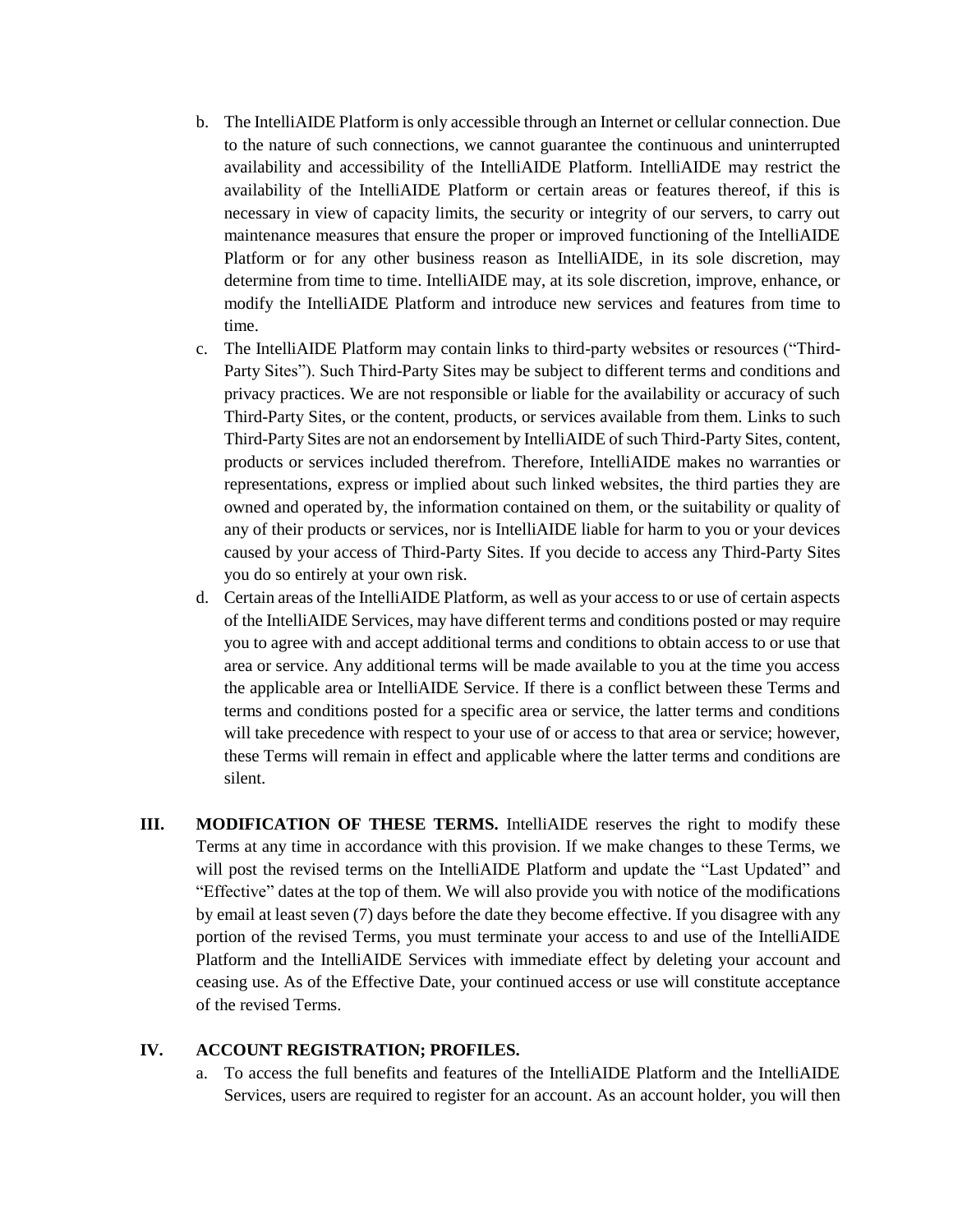have the opportunity to create one or more care "Profiles" and to upload information, data, and images to each Profile. A Profile may be for yourself or for someone to whom you are caregiver, either personally, such as a family member, or professionally.

- b. As an account holder, you can invite third-parties such as healthcare providers to access the Profile(s) you create. If you elect to invite a third-party to access your Profile(s), they will receive an invitation to register for an account with the IntelliAIDE Services and will also need to complete the account registration process to access IntelliAIDE Services and your Profile(s). Any third-party that you invite to access any one or more of your Profile(s) will have access only to Profiles that you select. Due to the sensitive and private nature of personal health information, we recommend that you protect all private and sensitive information contained within your Profile(s) and consider carefully whether to permit any third-party to access your Profile(s).
- c. By creating a Profile on behalf of another person, you represent and warrant that you are authorized by that person to create a profile on their behalf and collect, monitor and share their personal health information. To the extent you act on behalf of the person for whom you are caring, you also represent and warrant that you have valid legal authority to take that action on their behalf.
- d. You must register for an account using an email address and creating a password. You must provide accurate, current, and complete information during the registration process and keep your account and profile page information up-to-date at all times. IntelliAIDE reserves the right to suspend or terminate your account if any information provided during the registration process or thereafter proves to be inaccurate, outdated, or incomplete. IntelliAIDE does not have access to your password and if you forget your password you will be asked to create a new one.
- e. Although you can create multiple Profiles, you cannot register for more than one account unless authorized to do so by IntelliAIDE.
- f. You are responsible for maintaining the confidentiality and security of your account credentials and may not disclose your credentials to any third-party. You must immediately notify us if you know or have any reason to suspect that your credentials have been lost, stolen, misappropriated, or otherwise compromised or in the event of any actual or suspected unauthorized use of your account. You are liable for any and all activities conducted through your account, unless such activities are not authorized by you and you are not otherwise negligent (such as failing to report the unauthorized use or loss of your credentials).

### **V. CONTENT.**

a. IntelliAIDE may, at its sole discretion, enable account holders to: (i) create, upload, post, send, receive and store content, such as text, photos, audio, video, vital health statistics, personal health information and data, or other materials and information on or through the IntelliAIDE Platform ("Account Holder Content"); and (ii) access and view Account Holder Content and any content that IntelliAIDE itself makes available on or through the IntelliAIDE Platform, including proprietary IntelliAIDE content and any content licensed or authorized for use by or through IntelliAIDE from a third party ("IntelliAIDE Content" and together with Account Holder Content, "Collective Content").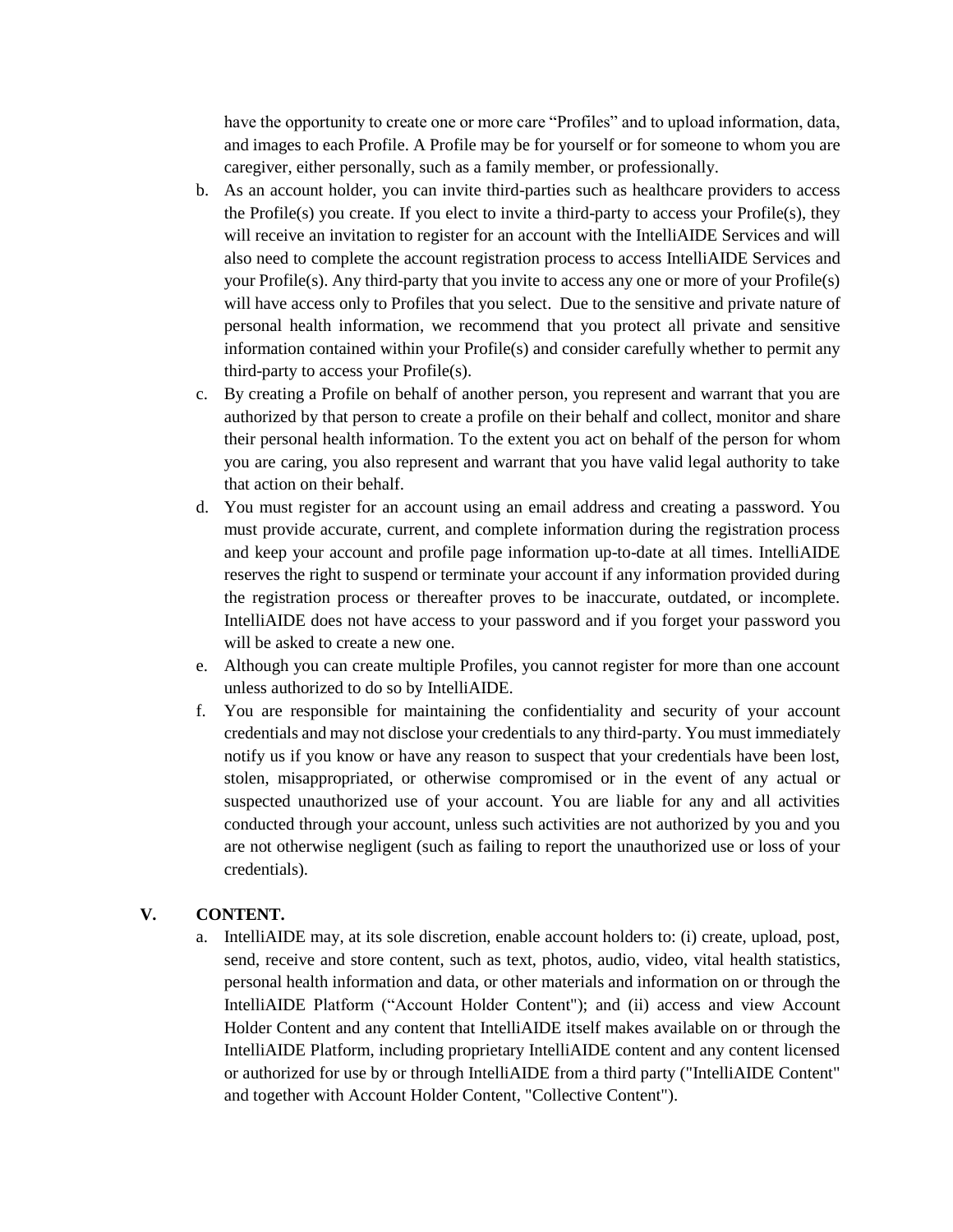- b. IntelliAIDE is not responsible for any Account Holder Content on the IntelliAIDE Platform. Account Holder Content is uploaded by account holders at their own risk and account holders must ensure their postings, data, and messages comply with these Terms.
- c. The IntelliAIDE Platform, IntelliAIDE Content, and Account Holder Content may in its entirety or in part be protected by copyright, trademark, and/or other laws of the United States and other countries. You acknowledge and agree that the IntelliAIDE Platform and IntelliAIDE Content, including all associated intellectual property rights, are the exclusive property of IntelliAIDE and/or its licensors or authorizing third-parties. You will not remove, alter or obscure any copyright, trademark, service mark or other proprietary rights notices incorporated in or accompanying the IntelliAIDE Platform, IntelliAIDE Content or Account Holder Content. All trademarks, service marks, logos, trade names, and any other source identifiers of IntelliAIDE used on or in connection with the IntelliAIDE Platform and IntelliAIDE Content are trademarks or registered trademarks of IntelliAIDE. Trademarks, service marks, logos, trade names and any other proprietary designations of third parties used on or in connection with the IntelliAIDE Platform, IntelliAIDE Content, and/or Collective Content are used for identification purposes only and may be the property of their respective owners.
- d. You will not use, copy, adapt, modify, prepare derivative works of, distribute, license, sell, transfer, publicly display, publicly perform, transmit, broadcast or otherwise exploit the IntelliAIDE Platform or Collective Content, except to the extent you are the legal owner of certain Account Holder Content or as expressly permitted in these Terms. No licenses or rights are granted to you by implication or otherwise under any intellectual property rights owned or controlled by IntelliAIDE or its licensors, except for the licenses and rights expressly granted in these Terms.
- e. Subject to your compliance with these Terms, IntelliAIDE grants you a limited, nonexclusive, non-sublicensable, revocable, non-transferable license to: (i) download and use IntelliAIDE Platform, as they become available, on your personal device(s); and (ii) access and view any Collective Content made available on or through the IntelliAIDE Platform and accessible to you.
- f. By creating, uploading, posting, sending, receiving, storing, or otherwise making available any Account Holder Content on or through the IntelliAIDE Platform, you grant to IntelliAIDE a non-exclusive, worldwide, royalty-free, irrevocable, perpetual (or for the term of the protection), sub-licensable, and transferable license to such Account Holder Content to access, use, store, copy, modify, prepare derivative works of, distribute, publish, transmit, stream, broadcast, and otherwise use in any manner such Account Holder Content to provide and/or promote the IntelliAIDE Platform, in any media or platform. Voluntarily provided Account Holder Content such as medical statistics, health data, and health information may be de-identified (meaning, removed of all personally identifiable information such as your name and specific contact information) and provided to thirdparties for research and health data compilation purposes. More information about IntelliAIDE's use of your information can be found in our Privacy Policy.
- g. You are solely responsible for all Account Holder Content that you make available on or through the IntelliAIDE Platform. Accordingly, you represent and warrant that: (i) you either are the sole and exclusive owner of all Account Holder Content that you make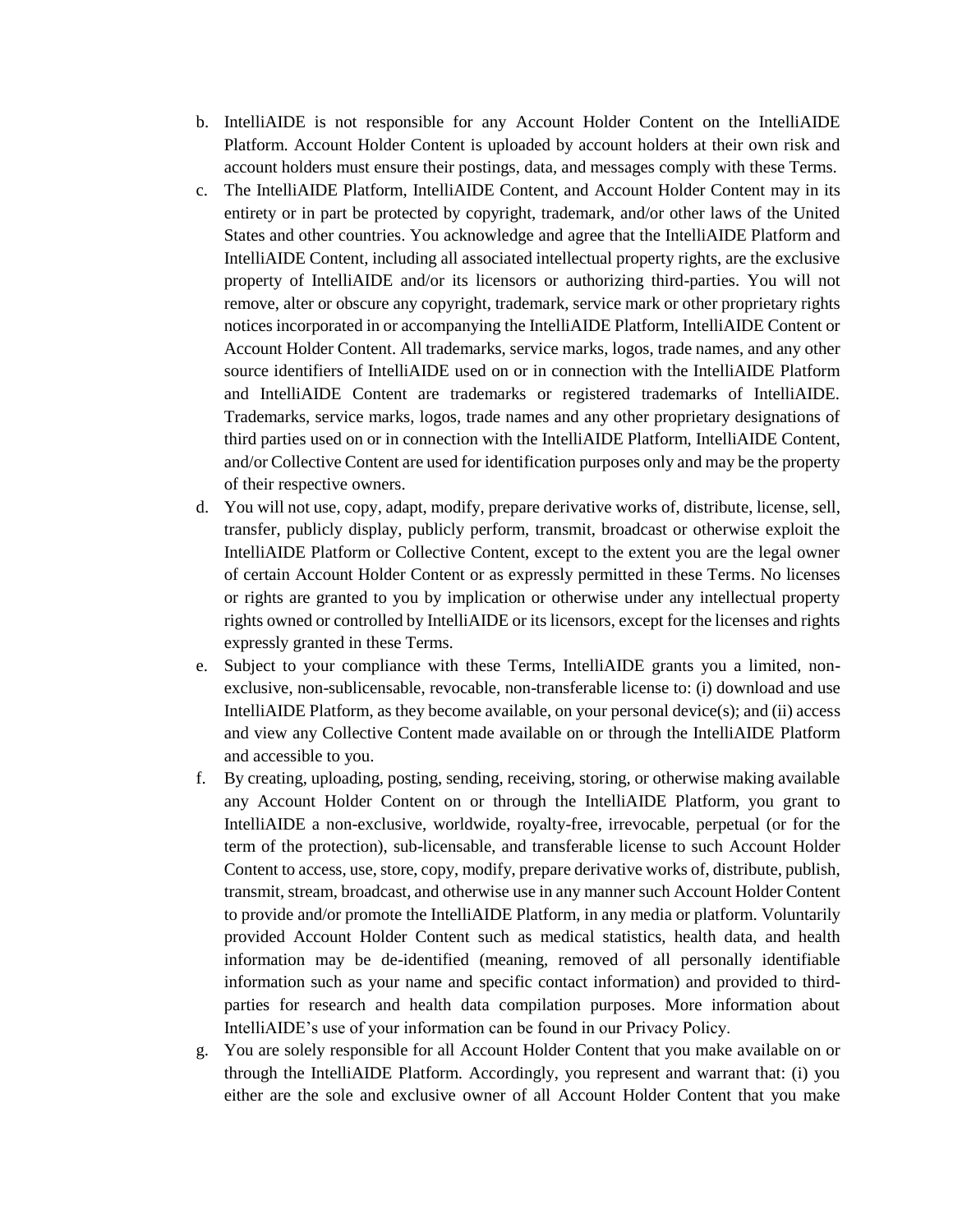available on or through the IntelliAIDE Platform or you have all rights, licenses, consents and releases that are necessary to grant to IntelliAIDE the rights in and to such Account Holder Content, as contemplated under these Terms; and (ii) neither the Account Holder Content nor your posting, uploading, publication, submission or transmittal of the Account Holder Content or IntelliAIDE's use of the Account Holder Content (or any portion thereof) will infringe, misappropriate or violate a third party's patent, copyright, trademark, trade secret, moral rights or other proprietary or intellectual property rights, or rights of publicity or privacy, or result in the violation of any applicable law or regulation.

- h. You will not post, upload, publish, submit or transmit any Account Holder Content that: (i) is fraudulent, false, misleading (directly or by omission or failure to update information), or deceptive; (ii) is defamatory, libelous, obscene, pornographic, vulgar or offensive; (iii) promotes discrimination, bigotry, racism, hatred, harassment or harm against any individual or group; (iv) is violent or threatening or promotes violence or actions that are threatening to any other person; (v) promotes illegal or harmful activities or substances; or (vi) violates any IntelliAIDE policy, including these Terms.
- **VI. CONFIDENTIALITY.** Information shared with you on the IntelliAIDE Platform or through the IntelliAIDE Services such as medical statistics, health data, and personal health information, is highly private and confidential in nature. By accessing, using, or registering an account on the IntelliAIDE Platform and the IntelliAIDE Services, you agree to keep such information confidential and use it solely in a manner consistent with authorizations provided to you by the sharing party. Additionally, if you are a medical professional, your use of the information may be subject to further restrictions under HIPAA. If you have any questions pertaining to your use of confidential information, we encourage you to seek independent counsel experienced in healthcare privacy laws.

#### **VII. THIRD-PARTY SERVICES.**

- a. From time to time, at IntelliAIDE's sole discretion, we may present you with offers or promotions we believe to be helpful or relevant. Such offers or promotions may be from third parties ("Third-Party Services"). Some of these offers may require you to share or enter additional information about yourself or people for whom you've created Profiles. You are responsible for managing the information you choose to share to Third Party Services. IntelliAIDE merely provides a platform through which services can be coordinated and managed, and although we do our best to select the highest quality Third Party Services and providers, we are not responsible for the choices you make to share your private information, or the accuracy or quality of such Third-Party Services. IntelliAIDE is not a party to, nor are we otherwise involved in any Third-Party Services transactions entered into via or facilitated by the IntelliAIDE Services. Furthermore, IntelliAIDE is not liable or responsible for any dispute that arises between you and any third party.
- b. IntelliAIDE strives to enable you to use the IntelliAIDE Services and the IntelliAIDE Platform as a singular platform through which services and communications with thirdparties, such as pharmacies and healthcare providers, can be managed. We cannot guarantee that we can or will be able to maintain our relationship with any third-party.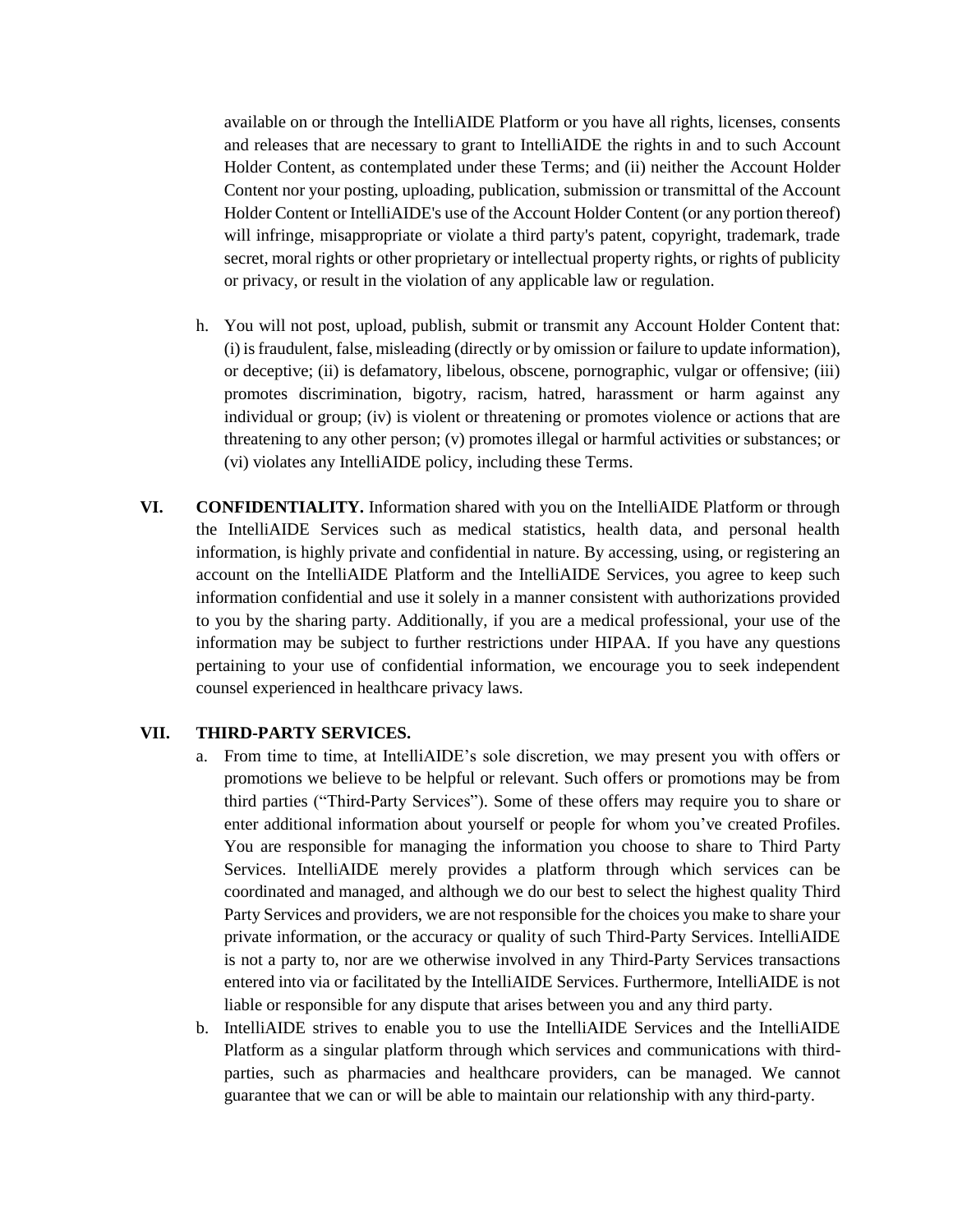## **VIII. SERVICE FEES.**

- a. The IntelliAIDE Platform and the IntelliAIDE Services have two categories of accounts: (i) Free, (ii) Standard, and (ii) Premium.
- b. Free accounts are for personal, non-commercial use only and allow account holders to enter, export and email limited personal health information for each profile they create.
- c. Standard accounts are for personal, non-commercial use only and include the features in the Free category plus allow the account holder to share limited personal health information digitally through native and web applications created by IntelliAIDE.
- d. Premium accounts are for professional, commercial use by healthcare providers only and require a service fee in order to access, download, and use. Details on service fees for professional accounts can be found on our website.

# **IX. PROHIBITED ACTIVITIES – ACCEPTIBLE USE POLICY.**

- a. When using the IntelliAIDE Platform or the IntelliAIDE Services, you cannot:
	- i. Impersonate or misrepresent your affiliation with any person or entity;
	- ii. Violate any applicable law or regulation;
	- iii. Collect or store any user's health data or other personally identifiable information without their express written permission;
	- iv. Post, upload, publish, submit, or transmit anything that:
		- 1. Infringes, misappropriates, or violates a third party's privacy or any rights of publicity, or any patent, copyright, trademark, trade secret, moral rights, or other intellectual property rights;
		- 2. Violates or encourages any conduct that would violate any applicable law or regulation or would give rise to civil liability;
		- 3. Is fraudulent, false, misleading, or deceptive;
		- 4. Is defamatory, obscene, pornographic, vulgar, or offensive;
		- 5. Promotes discrimination, bigotry, racism, hatred, harassment, or harm against any individual or group;
		- 6. Is violent or threatening or promotes violence or actions that are threatening to any person or entity; or
		- 7. Promotes illegal or harmful activities or substances;
	- v. Use, display, mirror, or frame the IntelliAIDE Platform, or any individual element within the IntelliAIDE Services or IntelliAIDE Content, or IntelliAIDE's name, any IntelliAIDE trademark, logo, or other proprietary information, or the layout and design of any page or form contained on a page, without IntelliAIDE's express written consent;
	- vi. Access, tamper with, or use restricted areas of the IntelliAIDE Platform, IntelliAIDE's computer systems, or the technical delivery systems of IntelliAIDE's providers;
	- vii. Attempt to probe, scan, or test the vulnerability of any IntelliAIDE system or network or breach any security or authentication measures;
	- viii. Avoid, bypass, remove, deactivate, impair, descramble, or otherwise circumvent any technological measure implemented by IntelliAIDE or any of IntelliAIDE's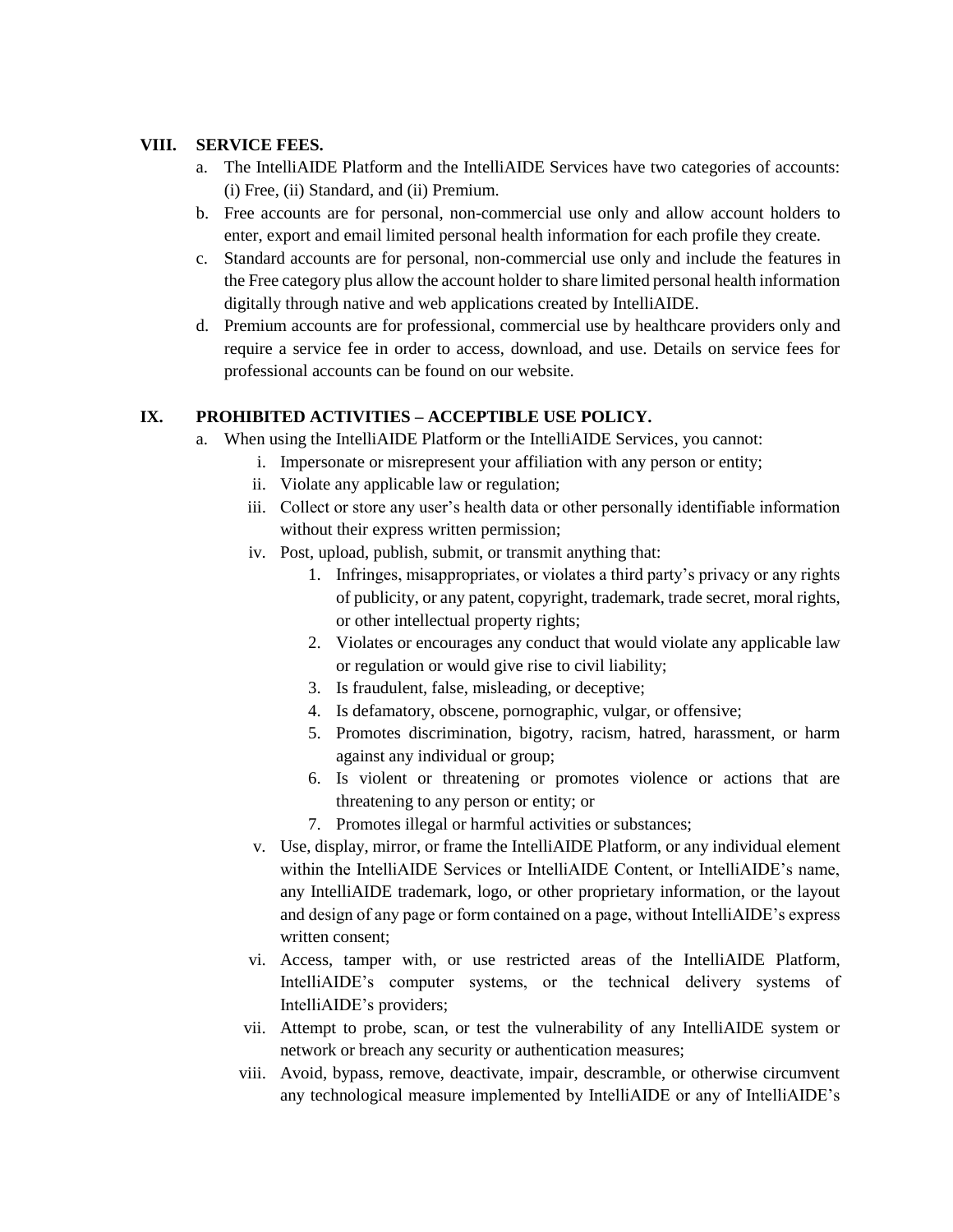providers or any other third party (including another user) to protect the IntelliAIDE Platform, IntelliAIDE Services, or Collective Content;

- ix. Attempt to access or search the IntelliAIDE Platform, IntelliAIDE Services, or IntelliAIDE Content or download IntelliAIDE Content or Account Holder Content from the IntelliAIDE Platform through the use of any engine, software, tool, agent, device, or mechanism (including spiders, robots, crawlers, data mining tools or the like) other than the software and/or search agents provided by IntelliAIDE or other generally available third-party web browsers;
- x. Use the IntelliAIDE Services or IntelliAIDE Platform to send any unsolicited or unauthorized advertising, promotional materials, email, junk mail, spam, chain letters, or other form of solicitation;
- xi. Use any meta tags or other hidden text or metadata utilizing an IntelliAIDE trademark, logo URL, or product name without IntelliAIDE's express written consent;
- xii. Use the IntelliAIDE Platform, IntelliAIDE Services, IntelliAIDE Content or Account Holder Content for any commercial purpose or the benefit of any third party or in any manner not permitted by these Terms;
- xiii. Forge any TCP/IP packet header or any part of the header information in any email or newsgroup posting, or in any way use the IntelliAIDE Platform or IntelliAIDE Services to send altered, deceptive or false source-identifying information;
- xiv. Attempt to decipher, decompile, disassemble or reverse engineer any of the software used to provide the IntelliAIDE Platform or IntelliAIDE Services;
- xv. Interfere with, or attempt to interfere with, the access of any user, host or network, including, without limitation, sending a virus, overloading, flooding, spamming, or mail-bombing the IntelliAIDE Platform or IntelliAIDE Services; or
- xvi. Encourage or enable any other individual to do any of the foregoing.
- b. IntelliAIDE has the right to investigate and prosecute violations of any of the above to the fullest extent of the law. IntelliAIDE may involve and cooperate with law enforcement authorities in prosecuting users who violate these Terms.
- c. You acknowledge that IntelliAIDE has no obligation to monitor your access to or use of the IntelliAIDE Platform or IntelliAIDE Services or to review or edit any other user's Account Holder Content, but has the right to do so for the purpose of operating the IntelliAIDE Platform and IntelliAIDE Services, to ensure your compliance with these Terms, and to comply with applicable law or the order or requirement of a court, administrative agency or other governmental body.
- d. IntelliAIDE reserves the right, at any time and without prior notice, to remove or disable access to any user that IntelliAIDE, at its sole discretion, considers to be in violation of these Terms or is otherwise harmful to the IntelliAIDE Platform or IntelliAIDE Services.

# **X. TERM AND TERMINATION.**

a. If you breach any of these Terms or our Privacy Policy, IntelliAIDE, at its sole discretion and without prior notice to you, has the right to suspend or disable your account or disable access to your Profiles, including those Profiles to which you have been permitted access by other account holders. IntelliAIDE reserves the right to revoke your access to and use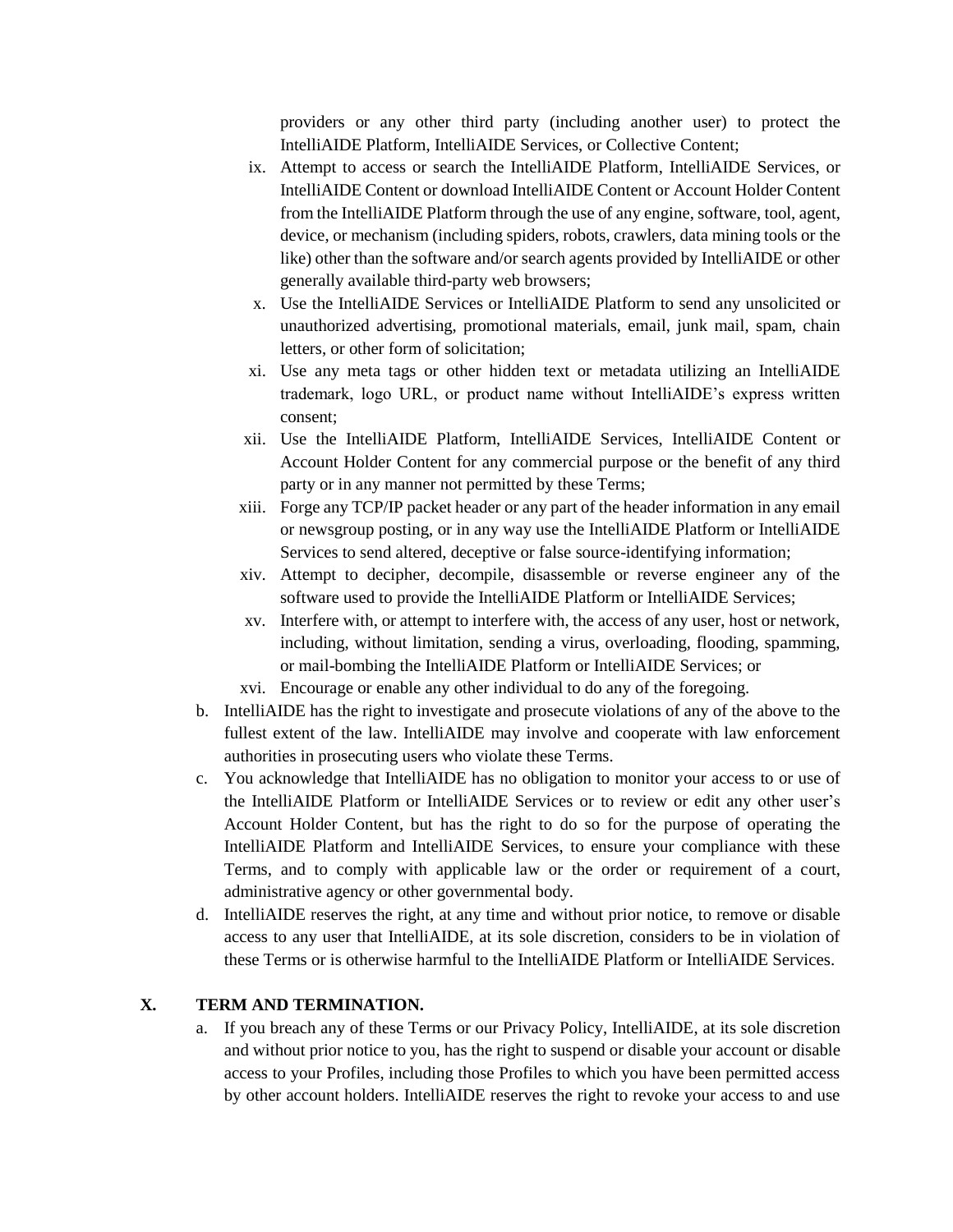of the IntelliAIDE Platform and IntelliAIDE Services at any time, with or without cause.

- b. You may cancel your Account at any time by sending an email to support@intelliAIDE.com.
- **XI. DISCLAIMERS.** THE INTELLIAIDE PLATFORM, INTELLIAIDE SERVICES, AND INTELLIAIDE CONTENT ARE PROVIDED "AS IS", WITHOUT WARRANTY OF ANY KIND, EITHER EXPRESS OR IMPLIED. WITHOUT LIMITING THE FOREGOING, INTELLIAIDE EXPLICITLY DISCLAIMS ANY WARRANTIES OF MERCHANTABILITY, FITNESS FOR A PARTICULAR PURPOSE, QUIET ENJOYMENT OR NON-INFRINGEMENT, AND ANY WARRANTIES ARISING OUT OF COURSE OF DEALING OR USAGE OF TRADE. INTELLIAIDE MAKES NO WARRANTY THAT THE INTELLIAIDE PLATFORM, INTELLIAIDE SERVICES OR INTELLIAIDE CONTENT WILL MEET YOUR REQUIREMENTS OR BE AVAILABLE ON AN UNINTERRUPTED, SECURE, OR ERROR-FREE BASIS. INTELLIAIDE MAKES NO WARRANTY REGARDING THE QUALITY OF ANY SERVICES OR INTELLIAIDE CONTENT AVAILABLE FROM OR OBTAINED THROUGH THE INTELLIAIDE SERVICES OR THE ACCURACY, TIMELINESS, TRUTHFULNESS, COMPLETENESS, OR RELIABILITY OF ANY INTELLIAIDE CONTENT OR PROFILE CONTENT OBTAINED THROUGH THE INTELLIAIDE SERVICES. PROFILE CONTENT IS SUBMITTED SOLELY BY ACCOUNT HOLDERS AND INTELLIAIDE HAS NO RESPONSIBILITY OR LIABILITY FOR THE TRUTHFULNESS OR ACCURACY OF THE SAME. NO ADVICE OR INFORMATION, WHETHER ORAL OR WRITTEN, OBTAINED FROM INTELLIAIDE OR THROUGH THE INTELLIAIDE PLATFORM OR INTELLIAIDE SERVICES, WILL CREATE ANY WARRANTY NOT EXPRESSLY MADE HEREIN.

# **XII. LIMITATION OF LIABILITY.**

a. YOU ACKNOWLEDGE AND AGREE THAT, TO THE MAXIMUM EXTENT PERMITTED BY LAW, THE ENTIRE RISK ARISING OUT OF YOUR ACCESS TO AND USE OF THE INTELLIAIDE PLATFORM AND INTELLIAIDE SERVICE REMAINS WITH YOU. NEITHER INTELLIAIDE NOR ANY OTHER PERSON OR ENTITY INVOLVED IN CREATING, PRODUCING, OR DELIVERING THE INTELLIAIDE PLATFORM OR INTELLIAIDE SERVICES WILL BE LIABLE FOR ANY INCIDENTAL, SPECIAL, EXEMPLARY OR CONSEQUENTIAL DAMAGES, INCLUDING LOST PROFITS, LOSS OF DATA OR LOSS OF GOODWILL, SERVICE INTERRUPTION, COMPUTER DAMAGE OR SYSTEM FAILURE OR THE COST OF SUBSTITUTE PRODUCTS OR SERVICES, OR FOR ANY DAMAGES FOR PERSONAL OR BODILY INJURY OR EMOTIONAL DISTRESS ARISING OUT OF OR IN CONNECTION WITH THESE TERMS OR FROM THE USE OF OR INABILITY TO USE THE INTELLIAIDE PLATFORM OR INTELLIAIDE SERVICES OR THE INABILITY TO USE OR ACCESS A PROFILE OR ANY SPECIFIC PROFILE CONTENT, WHETHER BASED ON WARRANTY, CONTRACT, TORT (INCLUDING NEGLIGENCE), PRODUCT LIABILITY OR ANY OTHER LEGAL THEORY, AND WHETHER OR NOT INTELLIAIDE HAS BEEN INFORMED OF THE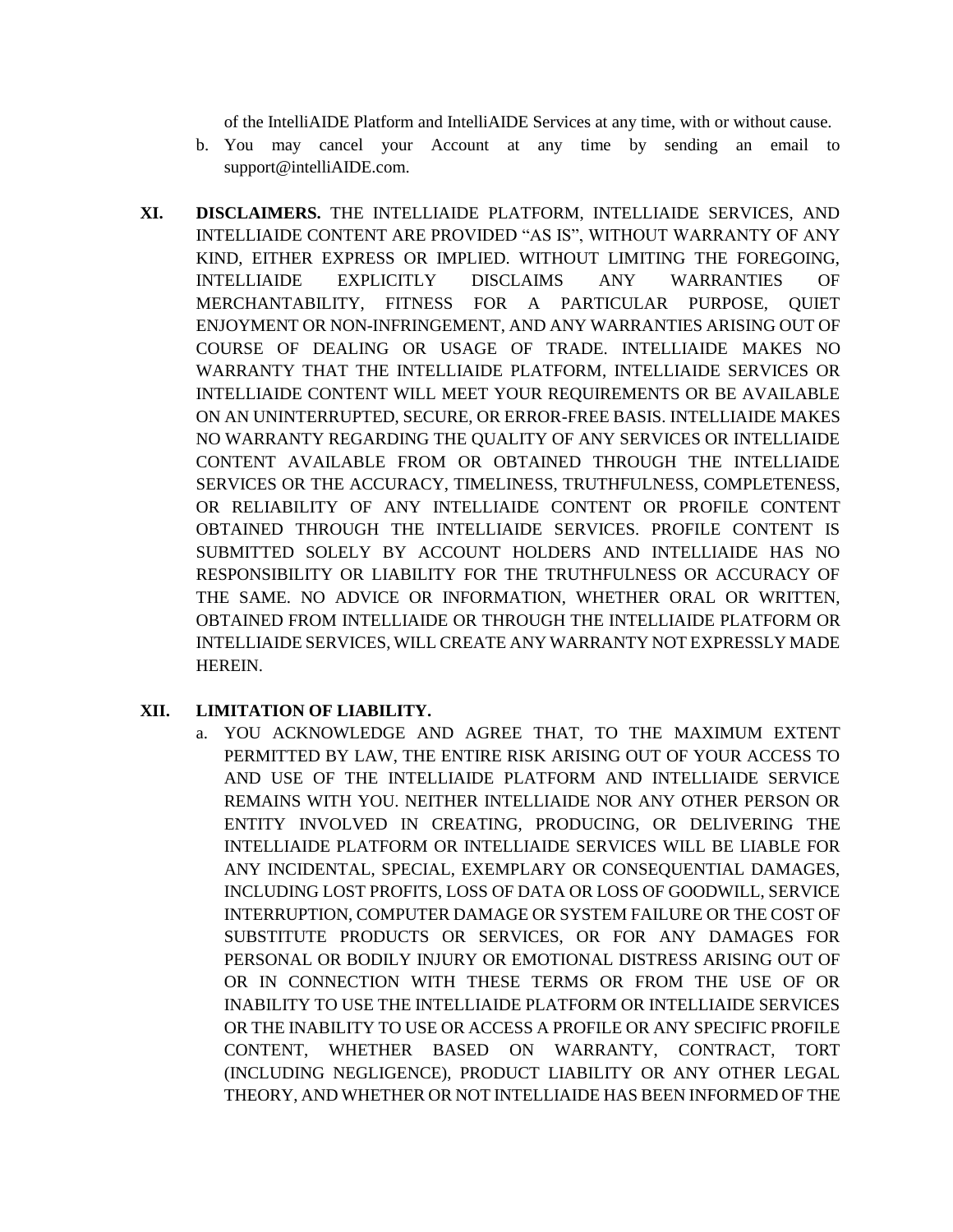POSSIBILITY OF SUCH DAMAGE, EVEN IF A LIMITED REMEDY SET FORTH HEREIN IS FOUND TO HAVE FAILED OF ITS ESSENTIAL PURPOSE.

- b. IN NO EVENT WILL INTELLIAIDE'S AGGREGATE LIABILITY ARISING OUT OF OR IN CONNECTION WITH THESE TERMS OR FROM THE USE OF OR INABILITY TO USE THE INTELLIAIDE PLATFORM OR INTELLIAIDE SERVICES EXCEED THE AMOUNTS YOU HAVE PAID TO INTELLIAIDE FOR USE OF THE SAME, IF YOU HAVE MADE ANY PAYMENTS TO INTELLIAIDE FOR USE OF THE SAME OR ONE HUNDRED DOLLARS (\$100), WHICHEVER IS GREATER. THE LIMITATIONS OF DAMAGES SET FORTH ABOVE ARE FUNDAMENTAL ELEMENTS OF THE BASIS OF THE BARGAIN BETWEEN INTELLIAIDE AND YOU. SOME JURISDICTIONS DO NOT ALLOW THE EXCLUSION OR LIMITATION OF LIABILITY FOR CONSEQUENTIAL OR INCIDENTAL DAMAGES, SO THE ABOVE LIMITATION MAY NOT APPLY TO YOU.
- **XIII. INDEMNIFICATION.** YOU AGREE TO DEFEND, INDEMNIFY, AND HOLD HARMLESS INTELLIAIDE, ITS OFFICERS, DIRECTORS, EMPLOYEES AND AGENTS, FROM AND AGAINST ANY CLAIMS, LIABILITIES, DAMAGES, LOSSES, AND EXPENSES, INCLUDING, WITHOUT LIMITATION, REASONABLE LEGAL AND ACCOUNTING FEES, ARISING OUT OF OR IN ANY WAY CONNECTED WITH (I) YOUR ACCESS TO OR USE OF THE INTELLIAIDE PLATFORM, INTELLIAIDE SERVICES, ANY INTELLIAIDE CONTENT OR ANY ACCOUNT HOLDER CONTENT (WHETHER OR NOT IT IS A PROFILE YOU CREATED OR OTHERWISE), (II) ANY USE OF OUR INTELLIAIDE PLATFORM OR INTELLIAIDE SERVICES FOR ANY UNLAWFUL OR INAPPROPRIATE CONDUCT, OR (III) ANY ACT OR OMISSION BY YOU THAT CONSTITUTES AN ACTUAL OR ALLEGED VIOLATION OF THESE TERMS.
- **XIV. DISPUTE RESOLUTION.** This Dispute Resolution and Arbitration Agreement shall apply if you (i) reside in the United States; or (ii) do not reside in the United States, but bring any claim against IntelliAIDE in the United States (to the extent not in conflict with Section XV(b), below).
	- a. **Overview of Dispute Resolution Process.** IntelliAIDE is committed to participating in a consumer-friendly dispute resolution process. To that end, these Terms provide for a twopart process: (1) an informal negotiation directly with IntelliAIDE's customer service team, and (2) a binding arbitration administered by the American Arbitration Association ("AAA") using its specially designed Consumer Arbitration Rules (as modified by this Section). Specifically, the process provides:
		- i. Claims can be filed with AAA online [\(www.adr.org\)](http://www.adr.org/);
		- ii. Arbitrators must be neutral and no party may unilaterally select an arbitrator;
		- iii. Arbitrators must disclose any bias, interest in the result of the arbitration, or relationship with any party;
		- iv. Parties retain the right to seek relief in small claims court for certain claims, at their option;
		- v. The initial filing fee for the consumer is capped at \$200;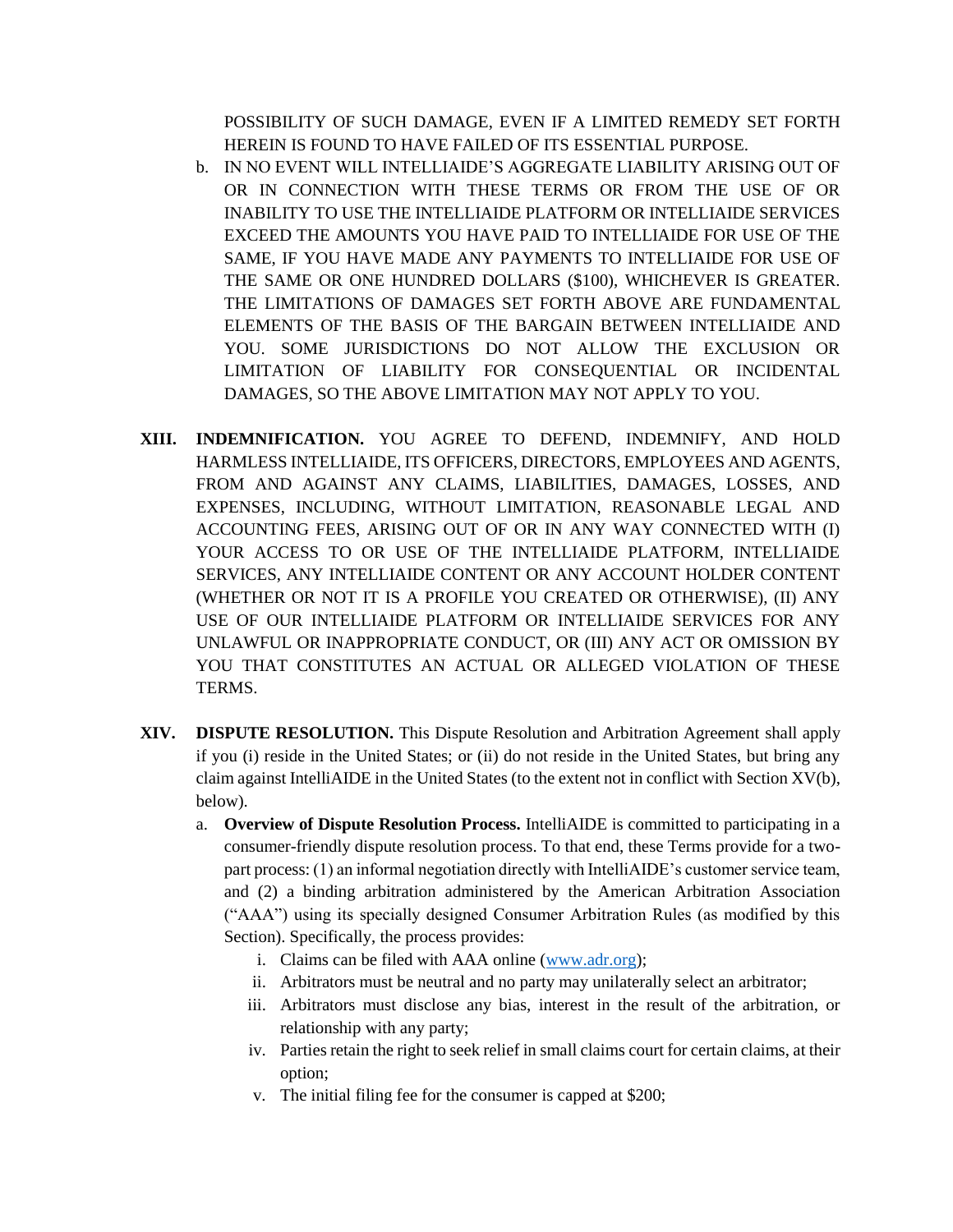- vi. The consumer gets to elect the hearing location and can elect to participate live, by phone, video conference, or, for claims under \$25,000, by the submission of documents;
- vii. The arbitrator can grant any remedy that the parties could have received in court to resolve the party's individual claim.
- b. **Pre-Arbitration Dispute Resolution and Notification.** Prior to initiating an arbitration, you and IntelliAIDE each agree to notify the other party of the dispute and attempt to negotiate an informal resolution to it first. We will contact you at the email address you have provided to us; you can contact IntelliAIDE's customer service team by emailing us at support@intelliAide.com. If after a good faith effort to negotiate, one of us feels the dispute has not and cannot be resolved informally, the party intending to pursue arbitration agrees to notify the other party via email prior to initiating the arbitration. In order to initiate arbitration, a claim must be filed with the AAA and the written Demand for Arbitration (available at www.adr.org) provided to the other party, as specified in the AAA Rules.
- c. **Agreement to Arbitrate.** You and IntelliAIDE mutually agree that any dispute, claim or controversy arising out of or relating to these Terms or the breach, termination, enforcement or interpretation thereof, or to the use of the IntelliAIDE Platform or the Collective Content (collectively, "Disputes") will be settled by the two-step process in this Section  $XIV(a)$ , above. Should step 1 of this process not be successful, then resolution shall be by binding arbitration (the "Arbitration Agreement"). If there is a dispute about whether this Arbitration Agreement can be enforced or applies to our Dispute, you and IntelliAIDE agree that the arbitrator will decide that issue.
- d. **Exceptions to Arbitration Agreement.** You and IntelliAIDE each agree that the following claims are exceptions to the Arbitration Agreement and will be brought in a judicial proceeding in a court of competent jurisdiction:
	- i. Any claim related to actual or threatened infringement, misappropriation or violation of a party's copyrights, trademarks, trade secrets, patents, or other intellectual property rights; and
	- ii. Any claim seeking emergency injunctive relief based on exigent circumstances (e.g., imminent danger or commission of a crime, hacking, cyber-attack).
- e. **Arbitration Rules and Governing Law.** This Arbitration Agreement evidences a transaction in interstate commerce and thus the Federal Arbitration Act governs the interpretation and enforcement of this provision. The arbitration will be administered by AAA in accordance with the Consumer Arbitration Rules (the "AAA Rules") then in effect, except as modified here. The AAA Rules are available at www.adr.org or by calling the AAA at 1–800–778–7879.
- f. **Arbitrator's Decision.** The arbitrator's decision will include the essential findings and conclusions upon which the arbitrator based the award. Judgment on the arbitration award may be entered in any court with proper jurisdiction. The arbitrator may award declaratory or injunctive relief only on an individual basis and only to the extent necessary to provide relief warranted by the claimant's individual claim.
- g. **Jury Trial Waiver.** You and IntelliAIDE acknowledge and agree that we are each waiving the right to a trial by jury as to all arbitrable Disputes.
- h. **No Class Actions or Representative Proceedings.** You and IntelliAIDE acknowledge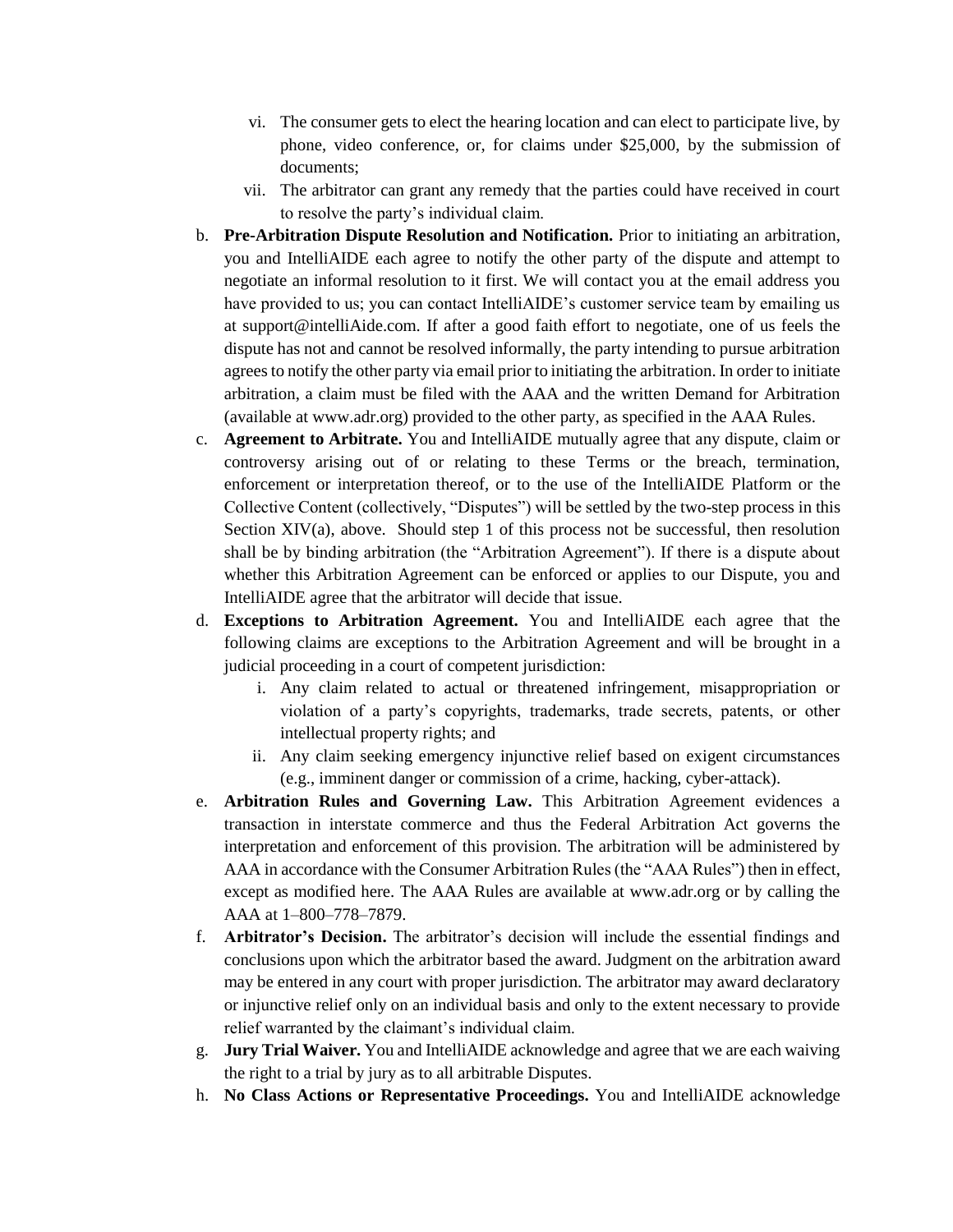and agree that we are each waiving the right to participate as a plaintiff or class member in any purported class action lawsuit, class-wide arbitration, private attorney-general action, or any other representative proceeding as to all Disputes. Further, unless you and IntelliAIDE both otherwise agree in writing, the arbitrator may not consolidate more than one party's claims and may not otherwise preside over any form of any class or representative proceeding. If this paragraph is held unenforceable with respect to any Dispute, then the entirety of the Arbitration Agreement will be deemed void with respect to such Dispute.

- i. **Severability. I**n the event that any portion of this Arbitration Agreement is deemed illegal or unenforceable, such provision shall be severed and the remainder of the Arbitration Agreement shall be given full force and effect.
- j. **Changes.** Notwithstanding the provisions of Section III ("Modification of These Terms"), if IntelliAIDE changes this Section XIV ("Dispute Resolution") after the date you last accepted these Terms (or accepted any subsequent changes to these Terms), you may reject any such change by sending us written notice (including by email) within thirty (30) days of the date such change became effective, as indicated in the "Last Updated" date above or in the date of IntelliAIDE's email to you notifying you of such change. By rejecting any change, you are agreeing that you will arbitrate any Dispute between you and IntelliAIDE in accordance with the provisions of the "Dispute Resolution and Arbitration Agreement" section as of the date you last accepted these Terms (or accepted any subsequent changes to these Terms).
- k. **Survivability.** Except as provided in this Section XIV(j), this Section XIV will survive any termination of these Terms and will continue to apply even if you stop using the IntelliAIDE Platform or the IntelliAIDE Services, or terminate your IntelliAIDE account.

### **XV. GENERAL PROVISIONS.**

- a. **Feedback.** We welcome and encourage you to provide feedback, comments, and suggestions for improvements to the IntelliAIDE Services. You may submit feedback by emailing us at  $\frac{\text{support@intelliAIDE.com}}{\text{output@intelliAIDE.com}}$ , or via the Help and Feedback link on the IntelliAIDE Platform. You acknowledge and agree that if you submit any feedback to us, you hereby grant to us a non-exclusive, worldwide, perpetual, irrevocable, fully-paid, royalty-free, sub-licensable, and transferable license under any and all intellectual property rights that you own or control to use, copy, modify, create derivative works based upon, and otherwise exploit the feedback for any purpose without any compensation to you of any kind.
- b. **Governing Law.** These Terms and any action related thereto will be governed by the laws of the State of Texas without regard to its conflict of laws provisions. The exclusive jurisdiction and venue of any action to prevent the actual or threatened infringement, misappropriation or violation of a party's copyrights, trademarks, trade secrets, patents or other intellectual property rights, as contemplated below in "Dispute Resolution" will be the state and federal courts located in the Harris County, Houston and each of the parties hereto waives any objection to jurisdiction and venue in such courts.
- c. **Entire Agreement.** These Terms constitute the entire and exclusive understanding and agreement between IntelliAIDE and you regarding the IntelliAIDE Platform and